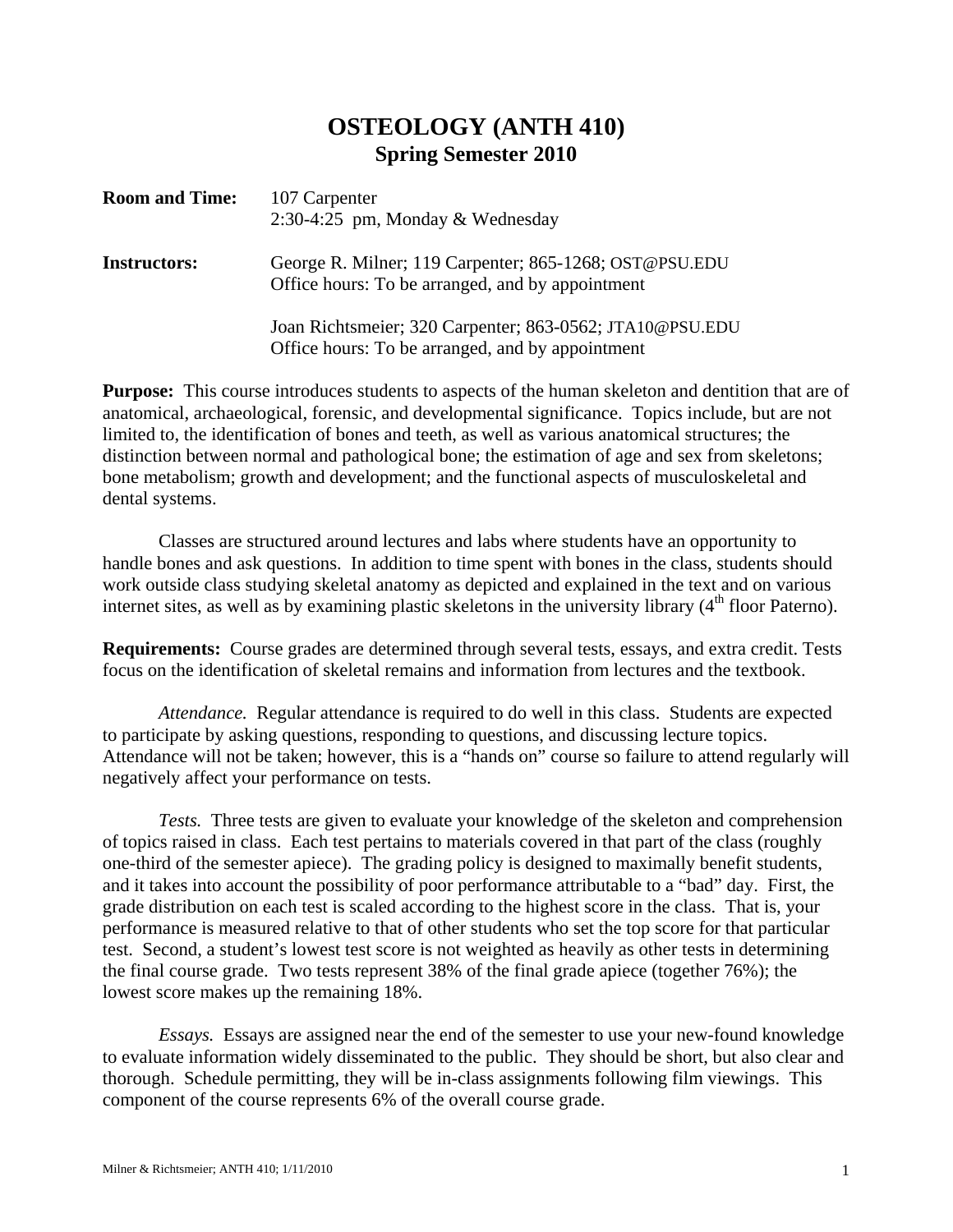*Extra Credit.* Contributions to class discussions (lecture only) are awarded extra credit. Extra credit can add up to five points to the total class score, so it is possible, but unlikely, for someone to acquire as many as 105 points. For example, if a student has earned a score of 89  $(B+)$ on the basis of the three tests plus 3 extra credit points for class contributions, that individual's overall course grade is 92 (A). To earn extra credit, be aware that quality, not quantity, counts – questions and comments must move discussions forward, not simply fill time. So extra credit is only awarded for substantive contributions. Student participation scores are summed at the end of the semester, and extra credit, if earned, will be calculated relative to the highest performance total. In other words, you are ranked against your peers in terms of contributions to class.

 Note that the grading policy is designed to maximally benefit students, and it takes into account the possibility of a poor showing on a test early in the semester. Students who want to raise their course grade can do so by performing well at the end of the semester on tests and essays, and by participating fully in class (thereby accruing extra credit). Points earned during the entire semester on the five tests and their course grade equivalents are as follows.

| A     | 100-92 | $C+$ | 79-78 |
|-------|--------|------|-------|
| $A -$ | 91-90  | C    | 77-70 |
| $B+$  | 89-88  | D    | 69-60 |
| B     | 87-82  | F    | 59-0  |
| $B -$ | 81-80  |      |       |

**Class materials:** One textbook is required. Supporting materials are made available to students in labs or on the university's ANGEL system.

*Textbook.*Tim White, 2005, *The Human Bone Manual*, Elsevier Academic Press.

*Supporting Materials.* Various materials, most importantly lecture notes, are posted on ANGEL. You might want to print the PDF-format notes prior to class. They will show you what will be covered and the order in which that will be done. Familiarity with specialized terms and basic concepts will help you follow issues raised in class. You will, however, have to take your own notes because the Powerpoint lecture slides only cover basic points, often in outline format. That is, the PDF-format notes alone are not a substitute for attending class, listening to lectures, taking notes, asking questions, and benefiting from discussions involving fellow students. In short, there is no substitute for actively thinking about the class content as opposed to passively printing notes and expecting something good will come of it.

**Academic Integrity:** *Copying part, or all, of another student's test or essay will be rewarded with the grade it so richly deserves – failure in the course.* Cheating and plagiarism will be reported following established university procedures for handling issues of academic dishonesty. Students who are unsure about what is meant by cheating and plagiarism (think "theft") should consult the College of the Liberal Arts web site: http://www.la.psu.edu/CLA-LAUS/integrity/plagiarism.shtml.